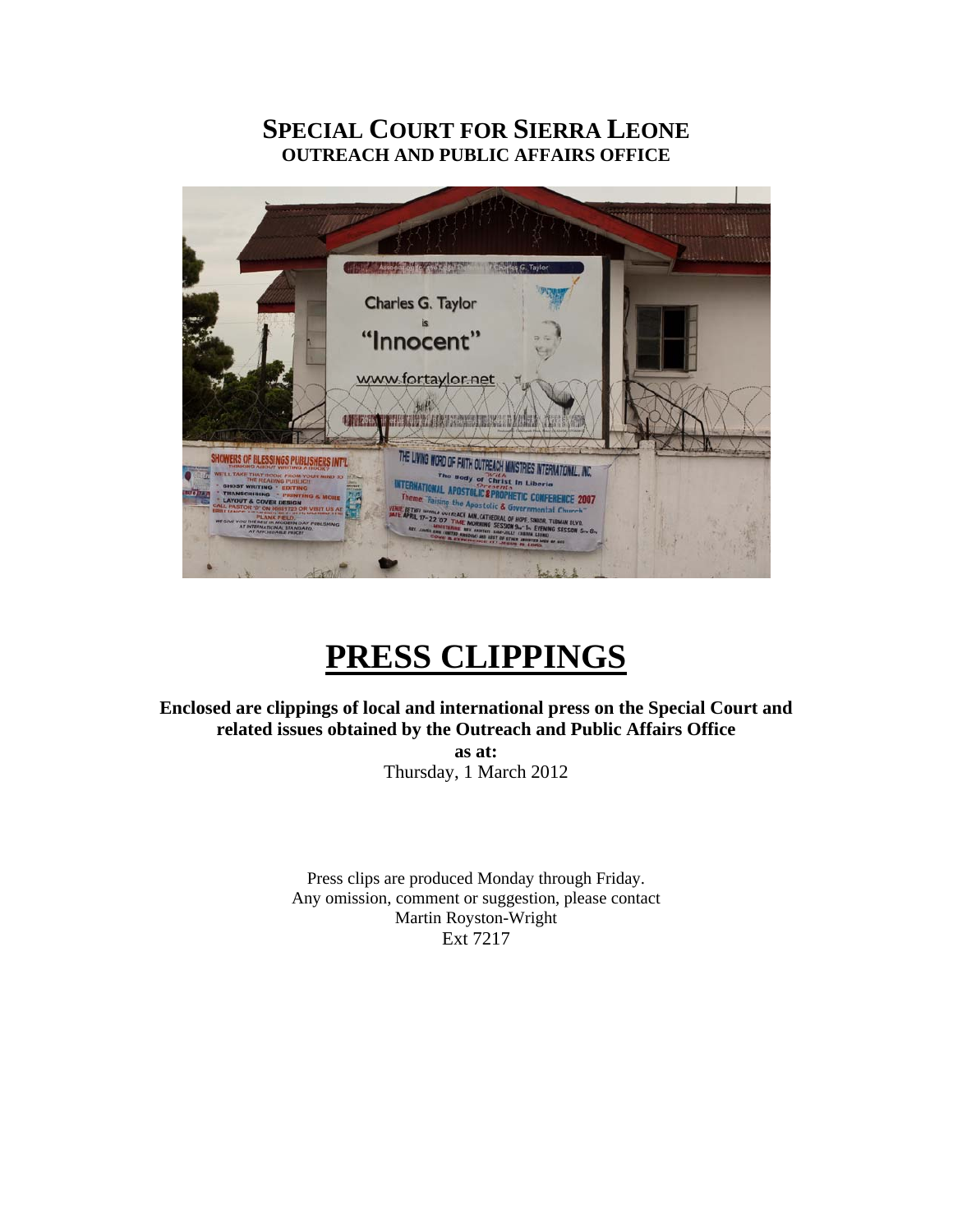| <b>Local News</b>                                                                       |        |
|-----------------------------------------------------------------------------------------|--------|
| Trial Chamber to Deliver Taylor Judgment on 26 April 2012 / OPA                         | Page 3 |
| <b>International News</b>                                                               |        |
| Special Court for Sierra Leone Trial Chamber to Deliver Taylor Judgment/ StarAfrica.Com | Page 4 |
| Waki to Sit on UN Sierra Leone Court / Daily Nation                                     | Page 5 |
| Judge's Absence Halts Appeal Against Piracy Trials Ruling / Daily Nation                | Page 6 |
| UN Chief Names Two Appointments for Special Tribunal for Lebanon / Xinhua               | Page 7 |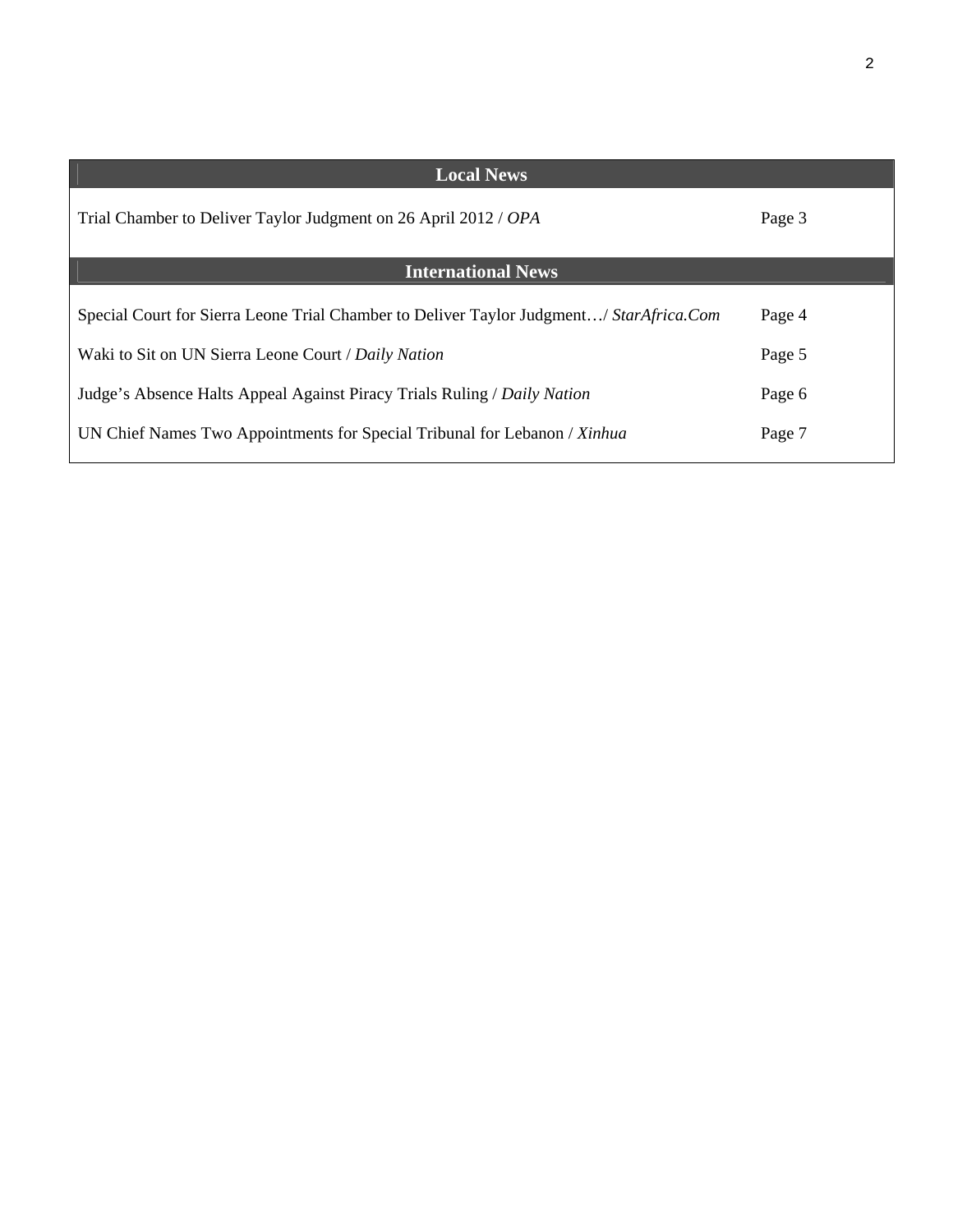

# **Special Court for Sierra Leone**  Outreach and Public Affairs Office

# **PRESS RELEASE Freetown, Sierra Leone, 1 March, 2012**

# **Trial Chamber to Deliver Taylor Judgment on 26 April 2012**

Judgment in the trial of former Liberian President Charles Taylor will take place on 26 April 2012, in accordance with a Scheduling Order issued today by Trial Chamber II.

The Judgment will be delivered at 11:00 a.m. in a courtroom belonging to the Special Tribunal for Lebanon in The Hague, where the Taylor trial has been taking place.

Charles Taylor was charged in an 11-count indictment alleging responsibility for war crimes, crimes against humanity, and other serious violations of international humanitarian law committed by rebel forces in Sierra Leone during the country's decade-long civil war. He has pleaded not guilty to all charges.

The Taylor trial opened on 4 June 2007 in The Hague. It was adjourned immediately after the Prosecution's opening statement when Mr. Taylor dismissed his Defence team and requested new representation. Witness testimony commenced on 7 January 2008, and ended on 12 November 2010. Closing arguments took place in February and March 2011.

The Court heard live testimony from 94 Prosecution witnesses, and received written statements from four additional witnesses. The Defence presented 21 witnesses, with Mr. Taylor testifying in his defence.

At a meeting this week with members of Sierra Leonean civil society, Special Court Registrar Binta Mansaray said that although delivery of the judgment had taken nearly a year, this was due largely to the complexity of the case. She noted that, amongst other matters, the Judges had to read through more than 50,000 pages of witness testimony, and to examine the 1,520 exhibits which had been tendered in evidence. She said the timeframe was consistent with similar high-profile cases at other international tribunals.

Ms. Mansaray said that with this judgment the Special Court is set to reach another critical milestone, given that this is the last trial stemming from Sierra Leone's decade-long civil war, and that it will be the last major trial to be held at the Court.

At the Special Court, as in other international tribunals, both the Prosecution and the Defence have the right to appeal. If Mr. Taylor is acquitted on all charges, the appeals process will begin immediately. If he is found guilty on any of the 11 counts, the Trial Chamber will schedule sentencing proceedings.

#### #END

The Special Court is an independent tribunal established jointly by the United Nations and the Government of Sierra Leone. It is mandated to bring to justice those who bear the greatest responsibility for atrocities committed in Sierra Leone after 30 November 1996.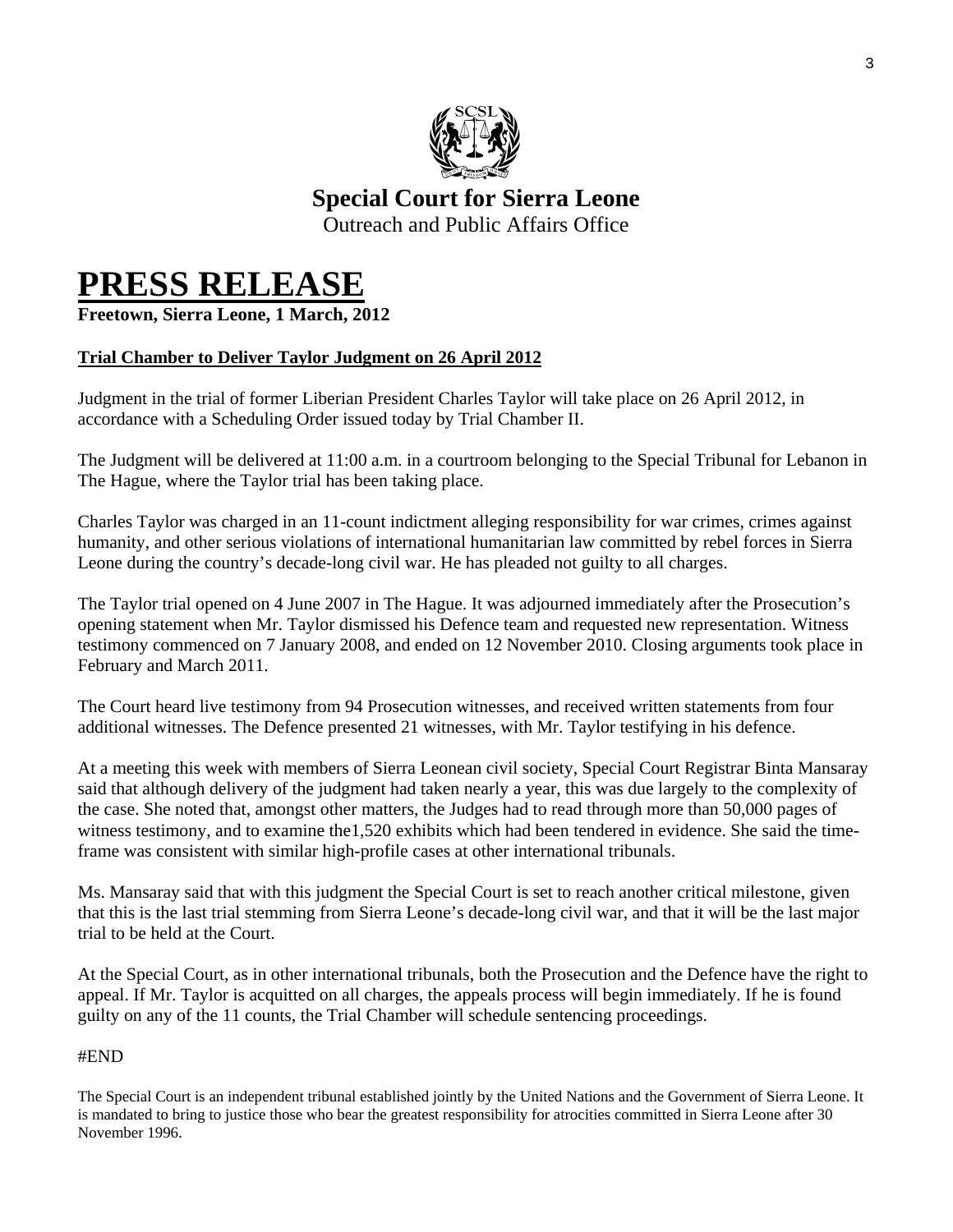# Special Court for Sierra Leone Trial Chamber to Deliver Taylor Judgment on 26 April 2012

FREETOWN, Sierra Leone, March 1, 2012/African Press Organization (APO)/ -- Judgment in the trial of former Liberian President Charles Taylor will take place on 26 April 2012, in accordance with a Scheduling Order issued today by Trial Chamber II.

The Judgment will be delivered at 11:00 a.m. in a courtroom belonging to the Special Tribunal for Lebanon in The Hague, where the Taylor trial has been taking place.

Charles Taylor was charged in an 11-count indictment alleging responsibility for war crimes, crimes against humanity, and other serious violations of international humanitarian law committed by rebel forces in Sierra Leone during the country's decade-long civil war. He has pleaded not guilty to all charges.

The Taylor trial opened on 4 June 2007 in The Hague. It was adjourned immediately after the Prosecution's opening statement when Mr. Taylor dismissed his Defence team and requested new representation. Witness testimony commenced on 7 January 2008, and ended on 12 November 2010. Closing arguments took place in February and March 2011.

The Court heard live testimony from 94 Prosecution witnesses, and received written statements from four additional witnesses. The Defence presented 21 witnesses, with Mr. Taylor testifying in his defence.

At a meeting this week with members of Sierra Leonean civil society, Special Court Registrar Binta Mansaray said that although delivery of the judgment had taken nearly a year, this was due largely to the complexity of the case. She noted that, amongst other matters, the Judges had to read through more than 50,000 pages of witness testimony, and to examine the1,520 exhibits which had been tendered in evidence. She said the time-frame was consistent with similar high-profile cases at other international tribunals.

Ms. Mansaray said that with this judgment the Special Court is set to reach another critical milestone, given that this is the last trial stemming from Sierra Leone's decade-long civil war, and that it will be the last major trial to be held at the Court.

At the Special Court, as in other international tribunals, both the Prosecution and the Defence have the right to appeal. If Mr. Taylor is acquitted on all charges, the appeals process will begin immediately. If he is found guilty on any of the 11 counts, the Trial Chamber will schedule sentencing proceedings.

Provided by PR Newswire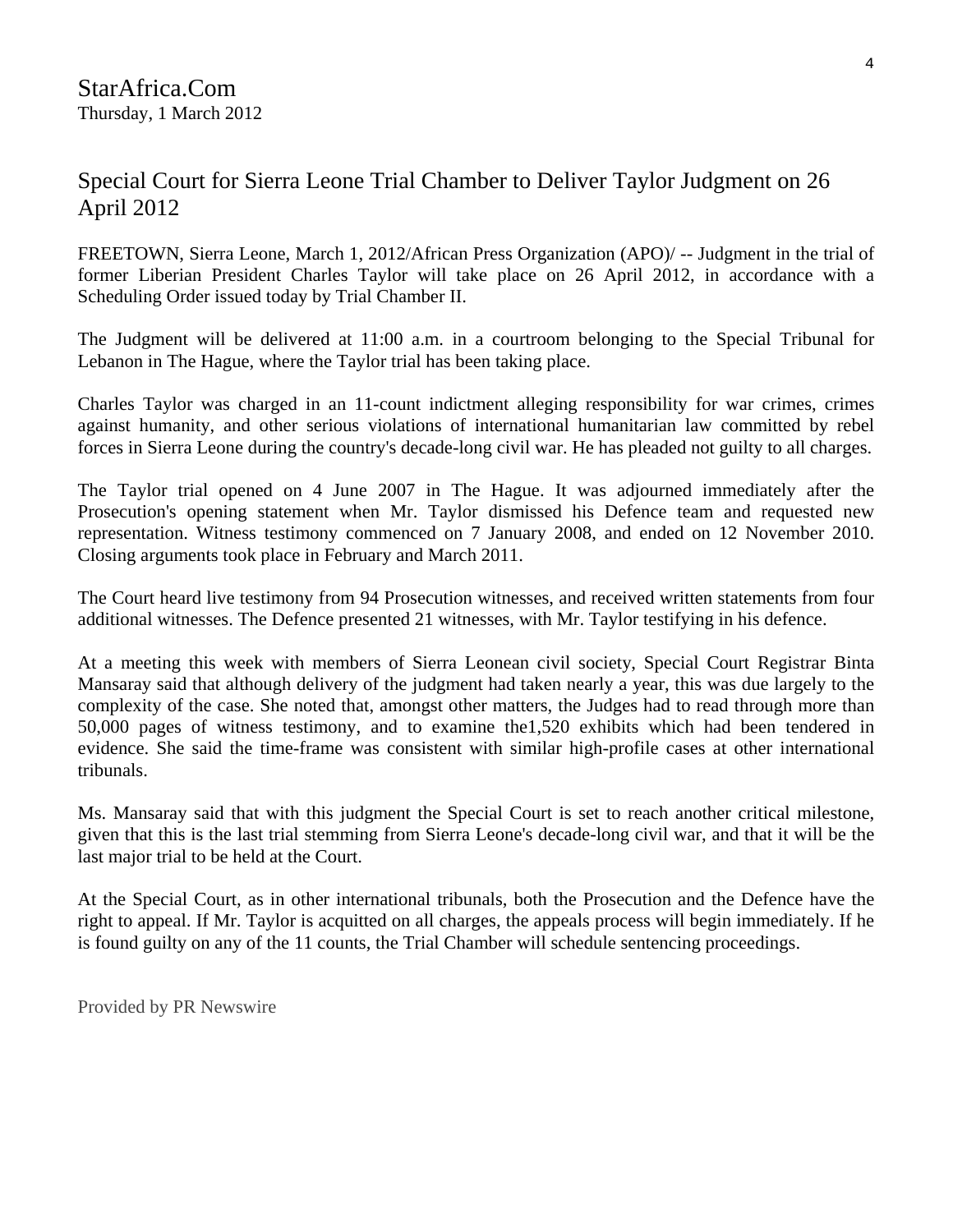# Daily Nation (Kenya) Tuesday, 27 February 2012

#### **Waki to sit on UN Sierra Leone court**



Photo/FILE Appellate judge Philip Waki.

Appellate judge Philip Waki has been appointed to the UN Special Court for Sierra Leone.

Mr Justice Waki will serve as an alternate judge of the court's Appeals Chamber.

The court was set up to try those who bear the greatest responsibility for serious violations of international humanitarian law in Sierra Leone.

It is currently handling a case against former Liberian leader Charles Taylor.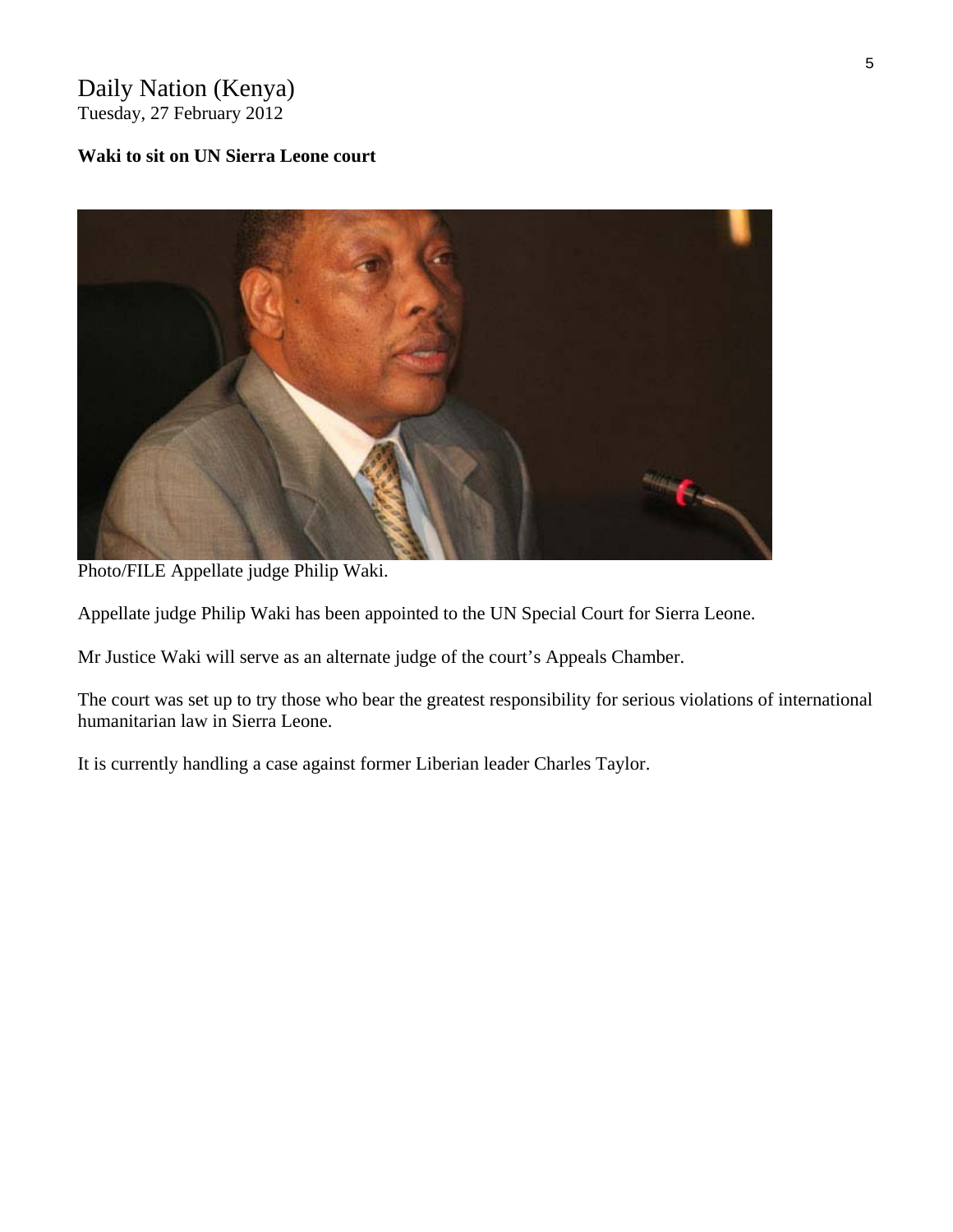### Daily Nation (Kenya) Wednesday, 29 February 2012

**Judge's absence halts appeal against piracy trials ruling** 



PHOTO | FILE Mr Justice Philip Waki.

By NATION CORRESPONDENT

An appeal against a judgment that stopped Kenyan courts from trying piracy cases failed to proceed due to the absence of one judge sitting in the five-judge bench.

The court was informed that Mr Justice Philip Waki was out of the country on official duties and would be back next week.

"The matter is partly heard and can only be heard by the full bench of five judges. We have to wait for Justice Waki to come back," said Mr Justice Samuel Bosire on behalf of three other judges.

The other judges are Justices Emmanuel O'Kubasu, Erastus Githinji and Joseph Nyamu.

Director of Public Prosecutions Keriako Tobiko has appealed against a High Court ruling that Kenyan courts have no jurisdiction to try piracy cases.

Mr Tobiko maintains that Kenyan courts derive jurisdiction from International Law, which declares piracy an international crime and says suspected pirates can be charged in any country in which they are captured.

In November 2010, Supreme Court judge Mohammed Ibrahim, who was then High Court judge in Mombasa, dealt a blow to the country's fight against piracy by terminating the prosecution of nine suspected Somali pirates.

He ruled that Kenyan courts were not conferred with powers to deal with matters which have taken place outside its territorial waters.

Justice Waki was early this month appointed to the UN Special Court for Sierra Leone to serve as an alternate judge of the court's Appeals Chamber.